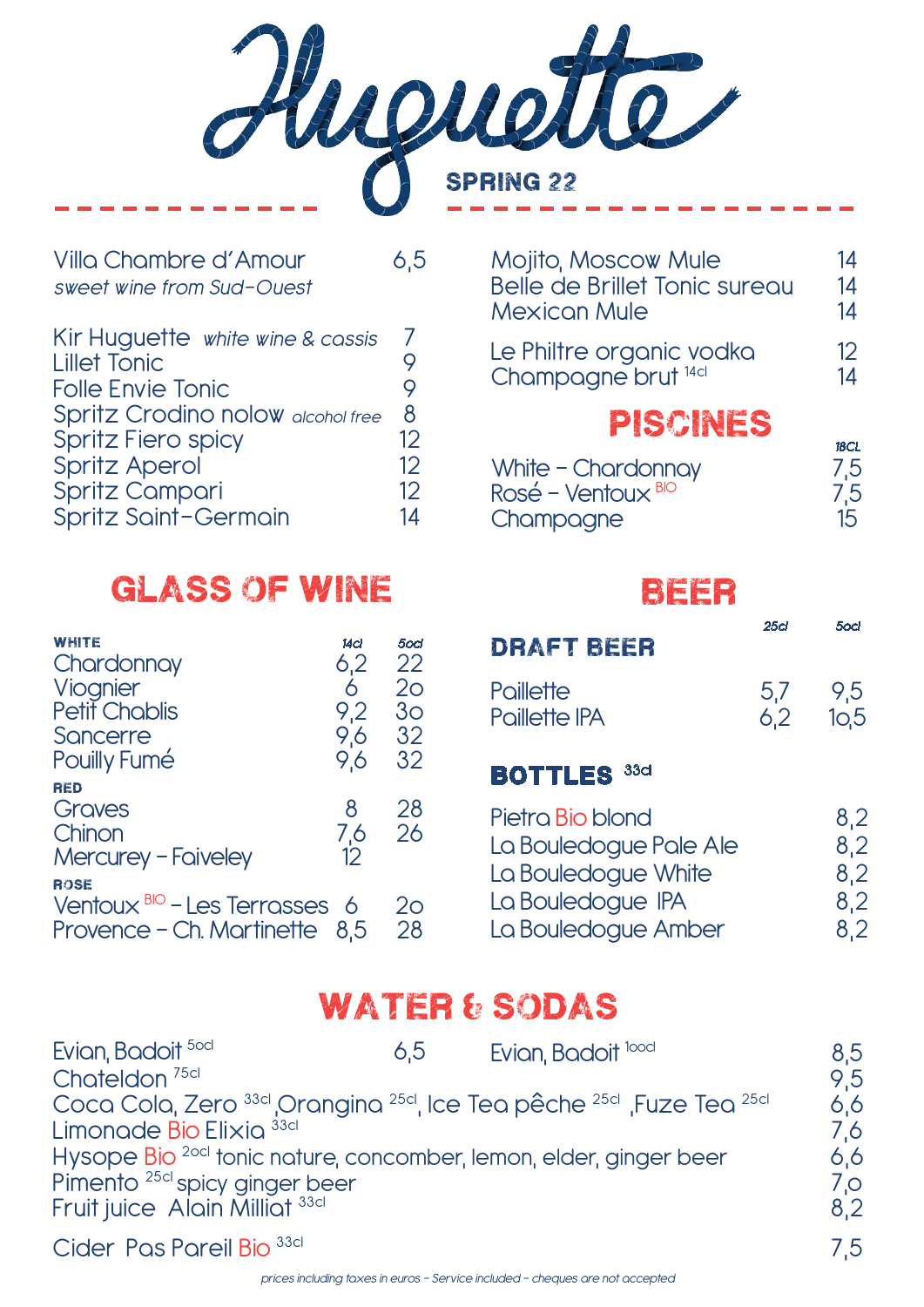## la mer a boire

| Huguette Champagne,<br>liqueur de Chambord, myrtille                        | 14  | Spritz Fiero ou Aperol ou Campari<br>Spritz St-Germain                 | 12<br>14       |
|-----------------------------------------------------------------------------|-----|------------------------------------------------------------------------|----------------|
| Conquistado, Tequila Patron,<br>citron vert, liqueur de cassis Combusier    | -14 | Moscow Mule Vodka                                                      | 14<br>14<br>14 |
| Hine ball Cognac H by Hine,<br>Ginger Ale, Bitter Angostura                 | 14  | Genepi Mule Genepi<br>Mexican Mule Rhum                                |                |
|                                                                             |     | Colombian Mojito Rhum Coloma                                           | 14             |
| Tiramisu Vodka Squadron 303,<br>Disaronno Velvet, crème fraîche             | 14  | Belle de Brillet Tonic sureou                                          |                |
| Daïkiri Planas Rhum Planas,<br>citron vert, sirop de mangue                 | 14  | Lemon Tonic Gin Fisher, tonic citron<br>Concumber Tonic Gin Hendricks, | 14<br>14       |
| Margarita Tequila Patron<br>citron vert & concombre, triple sec             | 14  | Tonic concombre<br>Porn Star Martini Vodka, passoa                     | 14             |
| Whiskies Sour Whisky Rozelieures,<br>citron, blanc d'oeuf, bitter Angostura | 14  | citron vert. vanille                                                   | 14             |
| Disaronno Sour                                                              | 14  | Espresso Martini Vodka, Kahlua<br>sucre de conne, expresso             | 14             |
|                                                                             |     |                                                                        |                |

#### WHISKIES & BOURBON 4CL

| <b>SHOT</b>                                                                                                                                                                                                                                             | 6                            | <b>SHOT PARTY</b> 10 shots                                                                                                                                                                                                                              | 50                          |
|---------------------------------------------------------------------------------------------------------------------------------------------------------------------------------------------------------------------------------------------------------|------------------------------|---------------------------------------------------------------------------------------------------------------------------------------------------------------------------------------------------------------------------------------------------------|-----------------------------|
| J&B, Jameson <i>Irlande</i><br>Monkey Shoulder<br>Jack Daniel's <i>Tennessee</i><br>Jack Daniel's Single barrel<br>Rozelieures<br>J. Walker Black Label <sup>12 ans</sup><br>Woodford Reserve Double Oaked<br>Aikan French Malt<br>J. Walker Blue Label | 11<br>121444616182           | <b>Single Malt</b><br>Glen Grant<br>Talisker <sup>10ans</sup> <i>Île de Sky</i><br>Scope<br>Macallon <sup>12ans</sup> Speyside<br>Oban <sup>14 ans</sup> Highlands<br>Lagovulin <sup>16 ans</sup> Islay<br><b>Bourbon</b><br><b>Four Roses Kentucky</b> | 141516171919<br>12          |
| <b>GIN 4CL</b><br>Gin Gordon's<br>Bombay Sapphire, Bramble<br>Tanqueray<br>Çitadelle<br>Ahoy<br>Mare, The Botanist<br>Hendrick's, Normindia<br>Fishers, Normindia Barrel Aged                                                                           | 11<br>124445167              | VODKA 4CL<br>Absolut blue<br>42 Below, Zubrowka<br>Le Philtre<br>Squadron 303<br><b>Belvedère</b><br>Grey Goose, Beluga<br>Quillotine, vieillie en fût de chêne<br>Ciroc, Crystal head                                                                  | 11<br>141455516             |
| Bacardi Superior<br>Trois Rivieres<br>Rivière du mật<br>Bacardi Cuatro<br>Coloma<br>Clément Vieux Vo<br>Legendario<br>Angostura 1919 8 ans                                                                                                              | <b>RHUM 4GL</b><br>112451515 | La Mauny signature du Maître de chais<br>Arcane Extraroma <sup>12 ans</sup><br>Diplomațico planas<br>Diplomatico mantuano<br>Don Papa Baroko<br>Kingsyaad Jamaican Xo<br>Matusalem Gran Reserva isons<br>Zacapa 23                                      | 161616181922                |
| PISCO & MEZCAL 40L<br>Pisco El Gobernador<br>Mezcal La Escondida                                                                                                                                                                                        | 14<br>15                     | <b>TEQUILA 4CL</b><br>San Jose<br><b>Patron Silver</b><br>Alacran Anejo Cristal                                                                                                                                                                         | 11<br>$\overline{16}$<br>14 |

#### ACCOMPAGNEMENT SOFT  $+ 3\epsilon$

Prix TTC en €uros. L'abus d'alcool est dangereux pour la santé, à consommer avec modération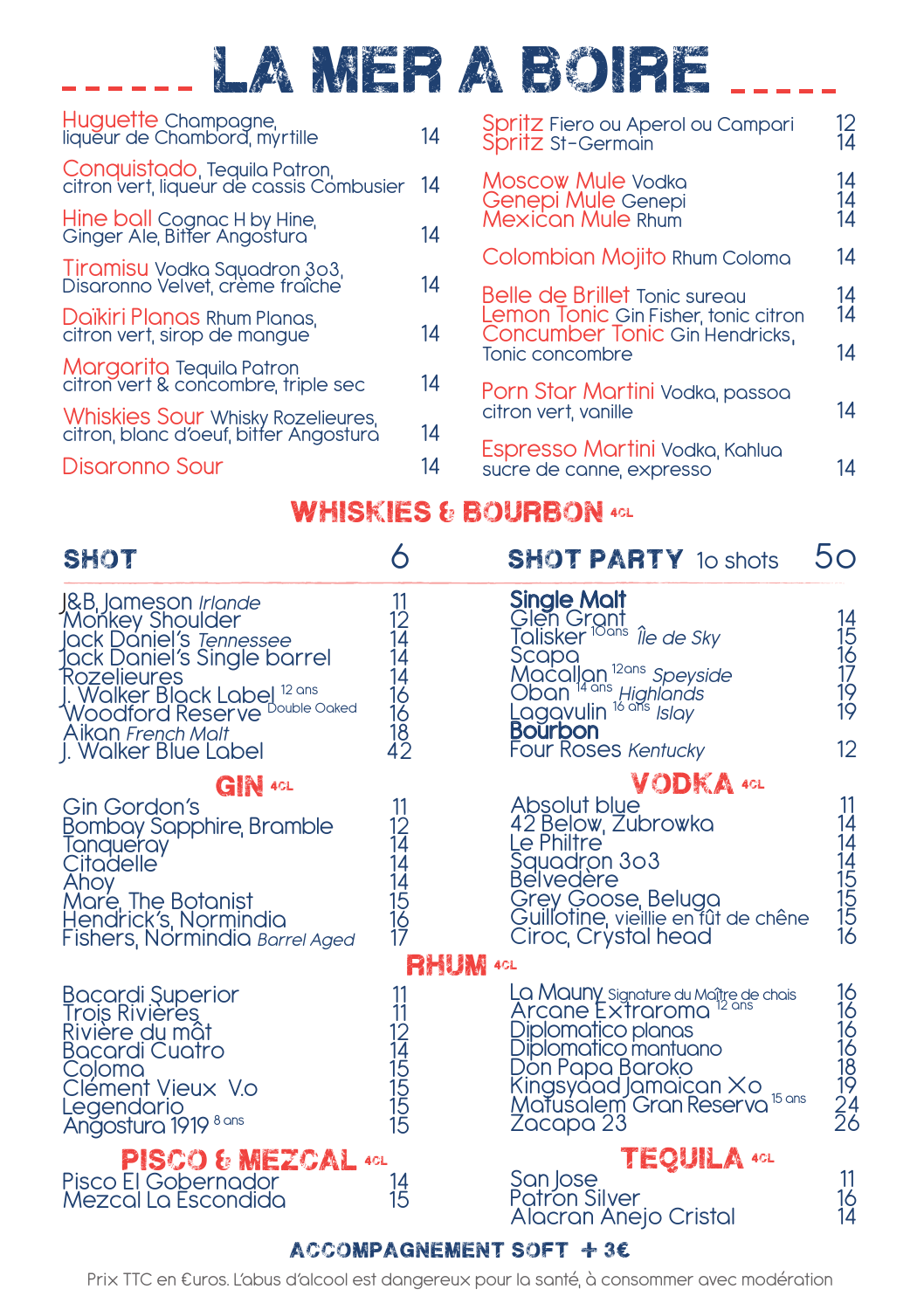|                                                                                                                                                                                                                                                       |         | <b>SEA FOOD</b>     |                 | 1/2               |              | whole |
|-------------------------------------------------------------------------------------------------------------------------------------------------------------------------------------------------------------------------------------------------------|---------|---------------------|-----------------|-------------------|--------------|-------|
| prawns 6                                                                                                                                                                                                                                              | 14      | Crab                |                 | 10                |              | 19,5  |
| shrimps, the portion                                                                                                                                                                                                                                  | 10      | <b>Blue lobster</b> |                 | 29                |              | 56    |
| whelks from Dieppe, $35O9$<br>almond shell, 6                                                                                                                                                                                                         | 14<br>8 | Scampi, the piece   |                 |                   |              | 6,5   |
| CAVIAR TSARINE BAERI                                                                                                                                                                                                                                  |         |                     | $20^{\circ}$ 36 |                   | $50^{\circ}$ | 90    |
|                                                                                                                                                                                                                                                       |         | PLATTERS            |                 |                   |              |       |
| <b>JACK A DIT</b> 6 Pleine Mer <sup>No3</sup> & 1 verre de viognier                                                                                                                                                                                   |         |                     |                 |                   |              | 19    |
|                                                                                                                                                                                                                                                       |         | <b>GRAND CRU</b>    |                 |                   |              | 29    |
| 2 Normande N°4, 2 Spé. de l'Imperatrice N°4, 2 Tarbouriech N°4, 2 Fine de Claire N°3, 2 Utah Beach N°3, 2 Belon N°2                                                                                                                                   |         |                     |                 |                   |              |       |
|                                                                                                                                                                                                                                                       |         | DEGUSTATION         |                 |                   |              | 39    |
| 1 Fine de Claire N°3, 1 Normande N°4, 1 Perles noire N°3, 1 Utah Beach N°3, 1 Tarbouriech N°4, 1 Belon N°2, 2 crevettes roses, 1 langoustine, 1 amande, crevettes grises & bulots de Dieppe.                                                          |         |                     |                 |                   |              |       |
|                                                                                                                                                                                                                                                       |         | PETIT PECHEUR       |                 |                   |              | 49    |
| 1 Papillon N°5, 1 Tarbouriech N°4, 1 Spé. de l'Imperatrice N°4, 1 Perle noire N°3, 1 Belon N°2, 1 Pleine Mer N°3, 2 crevettes roses, 1 langoustine, 1 amande,<br>1/2 tourteau, crevettes grises & bulots de Dieppe.                                   |         |                     |                 |                   |              |       |
|                                                                                                                                                                                                                                                       |         | DECOUVERTE          |                 |                   |              | 79    |
| 1/2 homard, 1/2 tourteau, 6 amandes, 2 langoustines, 6 crevettes roses<br>& bulots de'Dieppe.                                                                                                                                                         |         |                     |                 |                   |              |       |
|                                                                                                                                                                                                                                                       |         | (LULU & LOLO)       |                 |                   |              | 88    |
| 6 belons, 6 langoustines, 6 crevettes roses, crevettes grises & bulots de Dieppe.                                                                                                                                                                     |         | PINASSE             |                 | <b>FOR 1 OR 2</b> |              | 98    |
| 2 Papillon N°5, 2 Fine de Claire n° 3, 2 Spé. de l'Imperatrice N°4, 2 Perle noire N°3, 2 Tarbouriech N°4, 2 Belon N°2, 2 Pleine Mer N°3, 1<br>2 langoustines, 4 crevettes roses, 4 amandes, 1 tourteau, crevettes grises & bulots                     |         |                     |                 |                   |              |       |
|                                                                                                                                                                                                                                                       |         | ROYAL NAVY          |                 | <b>FOR 2 OR 3</b> |              | 159   |
| 2 Fine de Claire N°3, 2 Pleine Mer N°3, 2 Tarbouriech N°4, 2 Utah beach N°3, 2 Belon N°2, 2 Papillon N°5, 2 Spé. de l'Imperatrice N°4, 2 langoustines,<br>4 amandes, 4 crevettes roses, 1 homard, 1 tourteau, crevettes grises<br>& bulots de Dieppe. |         |                     |                 |                   |              |       |
|                                                                                                                                                                                                                                                       |         | SAINT GERMAIN       |                 | <b>FOR 3 OR 4</b> |              | 315   |
| 6 Fines de claire N°3, 6 Perles de l'Imperatrice N°2, 6 Spé. Gillardeau n°2, 6 Belons n°2, 4 langoustines, 6 amandes, 12 crevettes roses, 2 tourteaux, 2 homards, crevettes grises & portions de bulots de Dieppe.                                    |         |                     |                 |                   |              |       |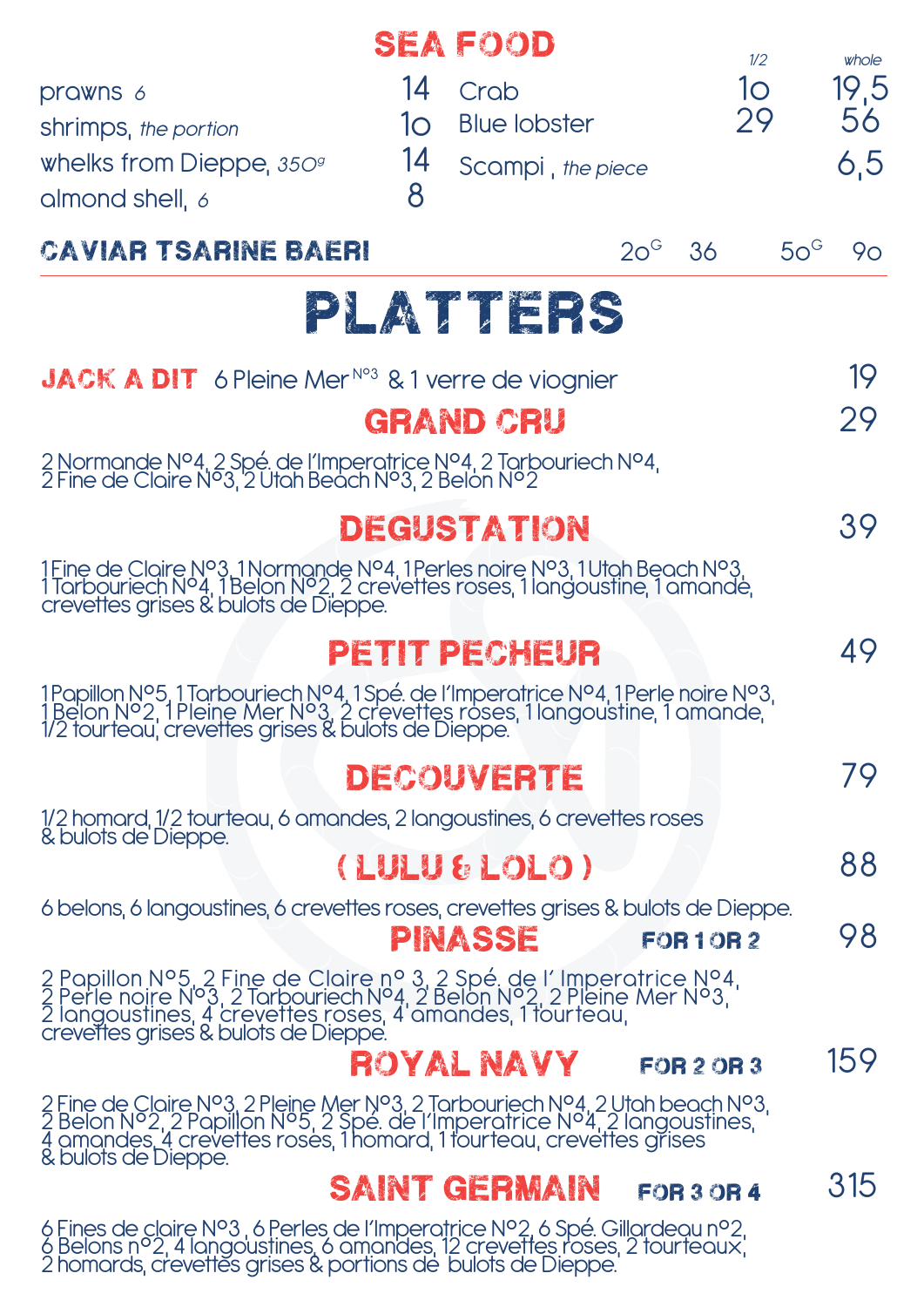### to share

|     | <b>FISH SOUP</b> rust & croutons<br><b>AVOCADO TOAST &amp; SAUMON solod</b><br><b>BURRATA</b> fresh tomotes<br><b>SMALL SARDINES</b> from pays Basque, potato salad<br><b>TARAMA Petrossion</b><br><b>PRAWN ARANCINI</b> crystallized lemons, dill sauce<br><b>COD ACCRAS lime squce</b><br><b>RAZOR CLAMS WITH PARSLEY</b><br><b>BURGUNDY SNAILS [6]</b><br><b>FRIED SMELTS</b><br><b>FRIED SQUID</b><br><b>FRIED PRAWN</b><br><b>FRITTO - MISTO the 3!</b> |                                          |                            | 14<br>24<br>19<br>16<br>16<br>18<br>16<br>17<br>17<br>16<br>22<br>25<br>25 |
|-----|--------------------------------------------------------------------------------------------------------------------------------------------------------------------------------------------------------------------------------------------------------------------------------------------------------------------------------------------------------------------------------------------------------------------------------------------------------------|------------------------------------------|----------------------------|----------------------------------------------------------------------------|
|     | <b>FROGLEGS</b>                                                                                                                                                                                                                                                                                                                                                                                                                                              |                                          |                            | 29                                                                         |
|     | <b>DIM SUM</b> (7) shrimp<br><b>GYOZA (7) vegetable</b>                                                                                                                                                                                                                                                                                                                                                                                                      |                                          |                            | 19<br>19                                                                   |
|     | <b>PATE BASQUE</b> 135 <sup>G</sup> - Louis Ospital<br><b>PLATE OF CHARCUTERIE</b>                                                                                                                                                                                                                                                                                                                                                                           |                                          |                            | 11<br>27                                                                   |
|     | RAW<br><b>SASHIMI THON</b> soja, honey, chive<br><b>CARPACCIO MACKEREL</b> peanut, white balsamic, raspberries<br><b>CARPACCIO SALMON lemon zest yellow &amp; lime</b>                                                                                                                                                                                                                                                                                       |                                          |                            | 19<br>19<br>21                                                             |
|     | OYSTER                                                                                                                                                                                                                                                                                                                                                                                                                                                       |                                          |                            |                                                                            |
|     | <b>BUTTER, LEMON, SHALLOT VINEGAR</b>                                                                                                                                                                                                                                                                                                                                                                                                                        | 3                                        | 6                          | 12                                                                         |
| N.5 | Gillardeau Papillon - Marennes-Oléron                                                                                                                                                                                                                                                                                                                                                                                                                        | 8                                        | 15                         | 28                                                                         |
| N.4 | Normandes - Normandie<br>Spéciales de l'Imperatrice - Cap Ferret-J Dupuch<br>Tarbouriech - Méditerranée                                                                                                                                                                                                                                                                                                                                                      | 6<br>9<br>9                              | 11<br>16<br>16             | 2 <sub>o</sub><br>3 <sub>O</sub><br>3 <sub>O</sub>                         |
| N.3 | Pleine Mer - Normandie<br>Utah Beach - Normandie<br>Fines de Claire - Marennes-Oléron<br>Perle Noire - Bretagne<br>Spéciale Gillardeau - Marennes-Oléron                                                                                                                                                                                                                                                                                                     | 8<br>10<br>10<br>10<br>11                | 15<br>19<br>19<br>19<br>22 | 28<br>36<br>36<br>36<br>42                                                 |
| N.2 | <b>Belon - Bretagne</b><br>Perles de l'Imperatrice - Cap Ferret-J Dupuch<br>Spéciale Gillardeau - Marennes-Oléron                                                                                                                                                                                                                                                                                                                                            | 12 <sup>°</sup><br>12 <sup>°</sup><br>15 | 23<br>23<br>28             | 44<br>44<br>54                                                             |

Price EUROS TTC .